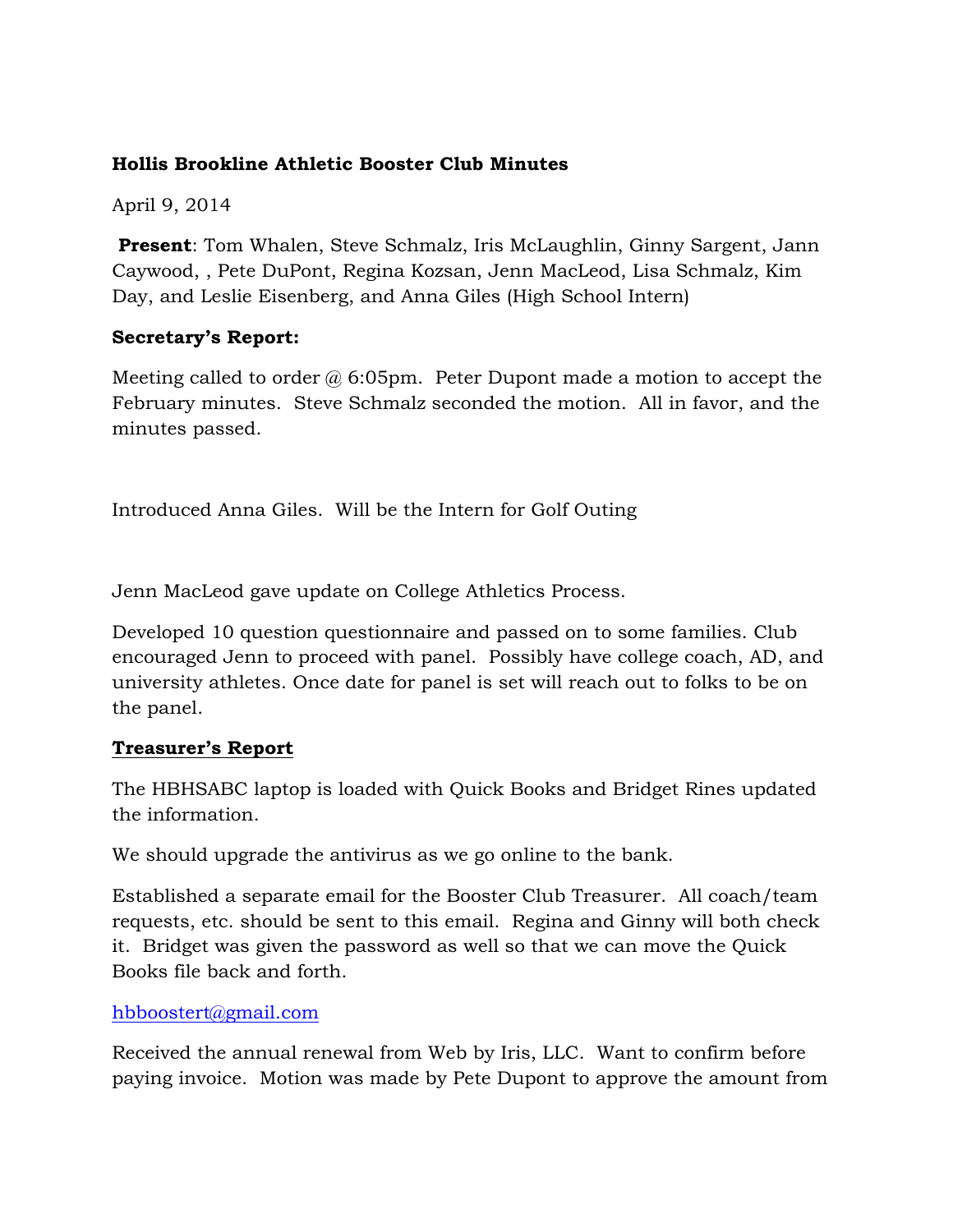Web by Iris, LLC for the year and renew the contract for next year. Lisa Schmalz seconded. Vote was unanimous.

### **Golf Outing**

Fundraising Packet. Peter Dupont to send cover letter to all members.

Spread sheet from last year with donations/contributors. Tom will email to members.

Tom gave a brief overview of sponsorships. Asking all board members to look at list and call on accounts. Advertising in sports award program—any donors will be highlighted in program. Merchant Program \$100-\$150 program very successful. Table sign negotiable (use as an incentive)

Nashua Power Equipment—sponsor for hole in one

Some suggestions for Golf Outing:

Article in the Chronicle

PR article in Hollis Times, HB Journal, Telegraph with picture.

HBHS send a blast

Reach out to team parents for spring sports

Athletics page, Twitter golf page

Family Donation Form

Monica Rencken was asked if she would you do breakfast for Golf Outing

Reviewed Save the date 5/16/14 was emailed to current mailing list.

Nashua Power is offering a piece of equipment for hole-in-one

Reach out to Alumni (HB). Lisa Schmalz will check with Rick Barnes for alumni list.

Need golfers.